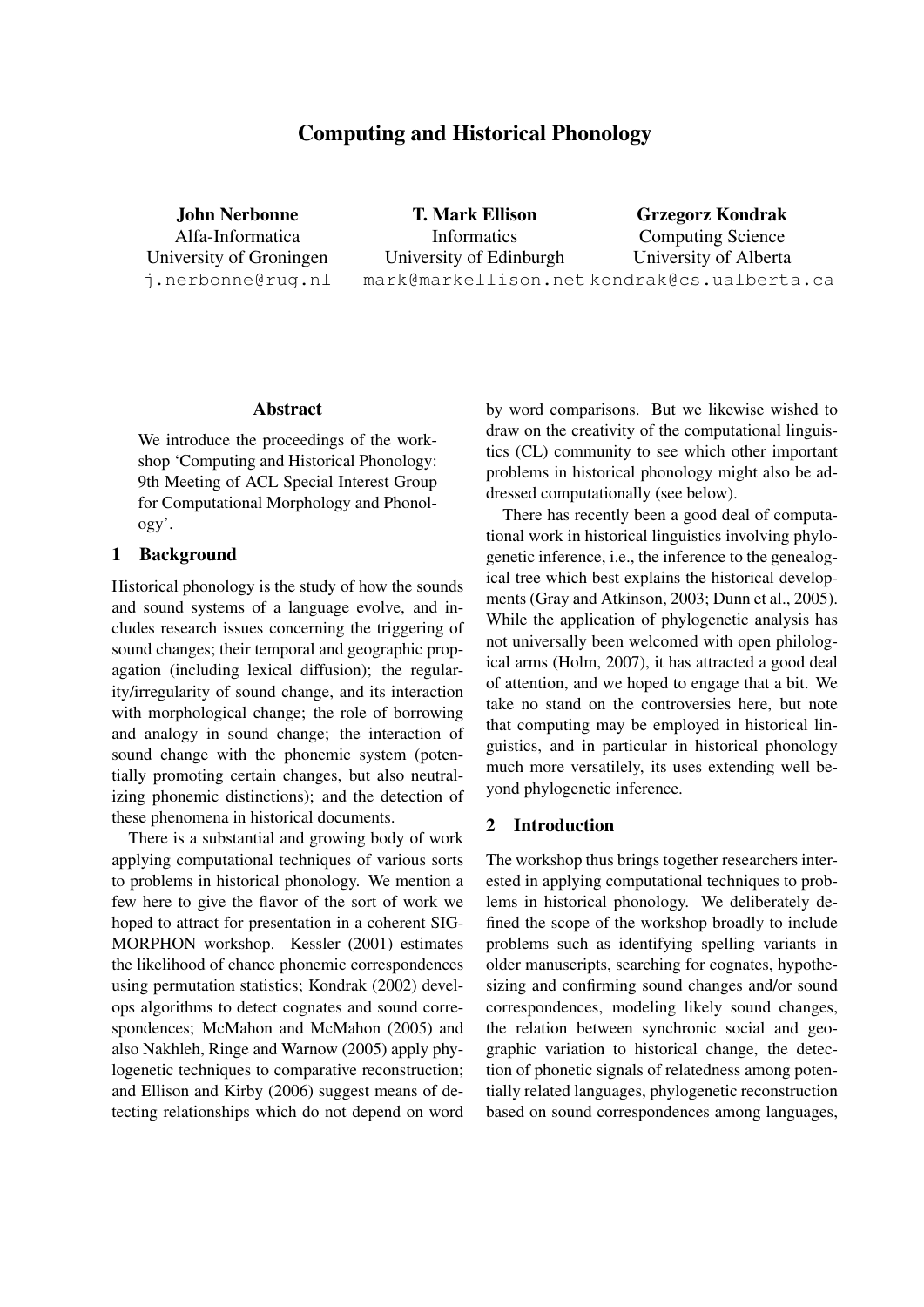dating historical changes, or others.

We were emphatically open to proposals to apply techniques from other areas to problems in historical phonology such as applying work on confusable product names to the modeling of likely sound correspondences or the application of phylogenetic analysis from evolutionary biology to the problem of phonological reconstruction.

## 3 Papers

We provide a rough guide to some of the papers in this bundle.

Brett Kessler's invited contribution sketches the opportunities for multiple string alignment, which would be extremely useful in historical phonology, but which is also technically so challenging that Gusfield (1999, Ch. 14) refers to it as "the holy grail" (of algorithms on strings, trees, and sequences).

#### 3.1 Identification of Cognates

T. Mark Ellison combines Bayes's theorem with gradient descent in a method for finding cognates and correspondences. A formal model of language is extended to include the notion of parent languages, and a mechanism whereby parent languages project onto their descendents. This model allows the quantification of the probability of word lists in two languages given a common ancestor which was the source for some of the words. Bayes's theorem reverses this expression into the evaluation of possible parent languages. Gradient descent finds the best, or at least a good one, of these. The method is shown to find cognates in data from Russian and Polish.

Grzegorz Kondrak, David Beck and Philip Dilts apply algorithms for the identification of cognates and recurrent sound correspondences proposed by Kondrak (2002) to the Totonac-Tepehua family of indigenous languages in Mexico. Their long-term objective is providing tools for rapid construction of comparative dictionaries for relatively unfamiliar language families. They show that by combining expert linguistic knowledge with computational analysis, it is possible to quickly identify a large number of cognate sets across related languages. The experiments led to the creation of the initial version of an etymological dictionary. The authors hope that

the dictionary will facilitate the reconstruction of a more accurate Totonac-Tepehua family tree, and shed light on the problem of the family origins and migratory patterns.

Michael Cysouw and Hagen Jung use an iterative process of alignment between words in different languages in an attempt to identify cognates. Instead of using consistently coded phonemic (or phonetic) transciption, they use practical orthographies, which has the advantage of being applicable without expensive and error-prone manual processing. Proceeding from semantically equivalent words in the Intercontinental Dictionary Series (IDS) database, the program aligns letters using a variant of edit distance that includes correspondences of one letter with two or more, ("multi- $n$ -gram"). Once initial alignments are obtained, segment replacement costs are inferred. This process of alignment and inferring segment replacement costs may then be iterated. They succeed in distinguishing noise on the one hand from borrowings and cognates on the other, and the authors speculate about being able to distinguish inherited cognates from borrowings.

#### 3.2 A View from Dialectology

Several papers examined language change from the point of view of dialectology. While the latter studies variation in space, the former studies variation over time.

Hans Goebl, the author of hundreds of papers applying quantitative analysis to the analysis of linguistic varieties in dialects, applies his dialectometric techniques both to modern material (1900) from the *Atlas Linguistique de France* and to material dating from approximate 1300 provided by Dutch Romanists. Dialectometry aims primarily at establishing the aggregate distances (or conversely, similarities), and Goebl's analysis shows that these have remain relatively constant even while the French language has changed a good deal. The suggestion is that geography is extremely influential.

Wilbert Heeringa and Brian Joseph first reconstruct a protolanguage based on Dutch dialect data, which they compare to the proto-Germanic found in a recent dictionary, demonstrating that their reconstruction is quite similar to the proto-Germanic, even though it is only based on a single branch of a large family. They then apply a variant of edit distance to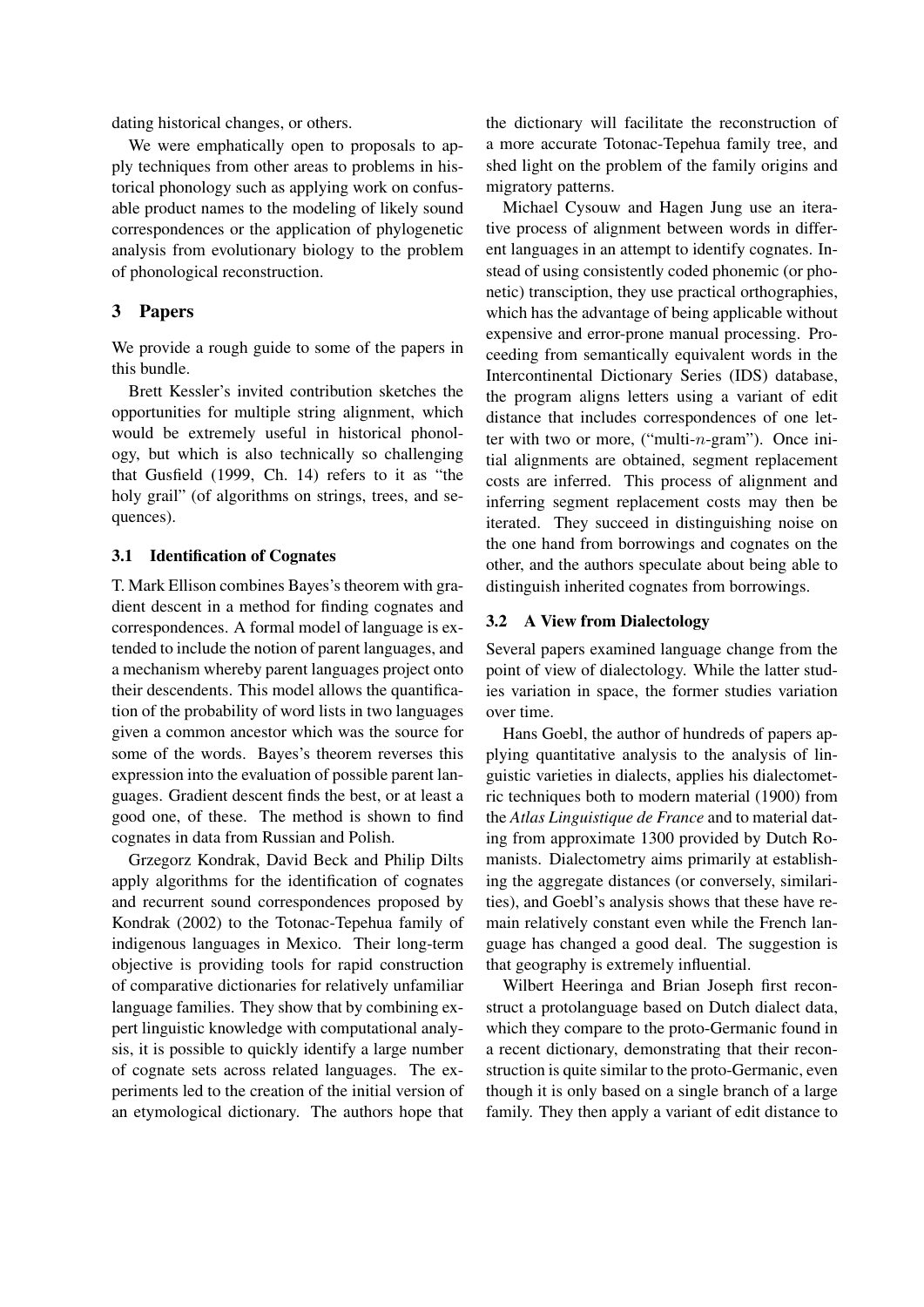the pronunciation of the protolanguage, comparing it to the pronunciation in modern Dutch dialects, allowing on the one hand a quantitative evaluation of the degree to which "proto-Dutch" correlates with proto-Germanic ( $r = 0.87$ ), and a sketch of conservative vs. innovative dialect areas in the Netherlands on the other.

Anil Singh and Harshit Surana ask whether corpus-based measures can be used to compare languages. Most research has proceeded from the assumption that lists of word pairs be available, as indeed they normally are in the case of dialect atlas data or as they often may be obtained by constructing lexicalizations of the concepts in the so-called "Swadesh" list. But such data is not always available, nor is it straightforward to construct. Singh and Surana construct  $n$ -gram models of order five (5), and compare Indo-Iranian and Dravidian languages based on symmetric cross-entropy.

Martijn Wieling, Therese Leinonen and John Nerbonne apply PAIR HIDDEN MARKOV MODELS (PHMM), introduced to CL by Mackay and Kondrak (2005), to a large collection of Dutch dialect pronunciations in an effort to learn the degree of segment differentiation. Essentially the PHMM regards frequently aligned segments as more similar, and Wieling et al. show that the induced similarity indeed corresponds to phonetic similarity in the case of vowels, whose acoustic properties facilitate the assessment of similarity.

#### 3.3 Views from other Perspectives

Several papers examined diachronic change from well-developed perspectives outside of historical linguistics, including evolution and genetic algorithms, language learning, biological cladistics, and the structure of vowel systems.

Monojit Choudhury, Vaibhav Jalan, Sudeshna Sarkar and Anupam Basu distinguish two components in language developments, on the one hand the functional forces or constraints including ease of articulation, perceptual contrast, and learnability, which are modeled by the fitness function of a genetic algorithm (GA). On the other hand, these functional forces operate against the background of linguistic structure, which the authors dub 'genotype– phenotype mapping', and which is realized by the set of forms in a given paradigm, and a small set

of possible atomic changes which map from form set to form set. They apply these ideas to morphological changes in dialects of Bengali, an agglutinative Indic language, and they are able to show that some modern dialects are optimal solutions to the functional constraints in the sense that any further changes would be worse with respect to at least one of the constraints.

Eric Smith applies the gradual learning algorithm (GLA) developed in Optimality Theory by Paul Boersma to the problem of reconstructing a dead language. In particular the GLA is deployed to deduce the phonological representations of a dead language, Elamite, from the orthography, where the orthography is treated as the surface representation and the phonological representation as the underlying representation. Elamite was spoken in southwestern and central Iran, and survives in texts dating from 2400– 360 BCE, written in a cuneiform script borrowed from Sumerians and Akkadians. Special attention is paid to the difficult mapping between orthography and phonology, and to OT's Lexicon Optimization module.

Antonella Gaillard-Corvaglia, Jean-Léo Léonard and Pierre Darlu apply cladistic analysis to dialect networks and language phyla, using the detailed information in phonetic changes to increase the resolution beyond what is possible with simple word lists. They examine Gallo-Romance vowels, southern Italo-Romance dialects and Mayan languages, foregoing analyses of relatedness based on global resemblance between languages, and aiming instead to view recurrent phonological changes as first-class entities in the analysis of historical phonology with the ambition of including the probability of specific linguistic changes in analyses.

Animesh Mukherjee, Monojit Choudhury, Anupam Basu and Niloy Ganguly examine the structure of vowel systems by defining a weighted network where the vowels are represented by the nodes and the likelihood of vowels' co-occurring in the languages of the world by weighted edges between nodes. Using data from the 451 languages in the UCLA Phonological Segment Inventory Database (UPSID), Mukherjee and colleagues seek high-frequency symmetric triplets (with similar co-occurrence weights). The vowel networks which emerged tend to organize themselves to max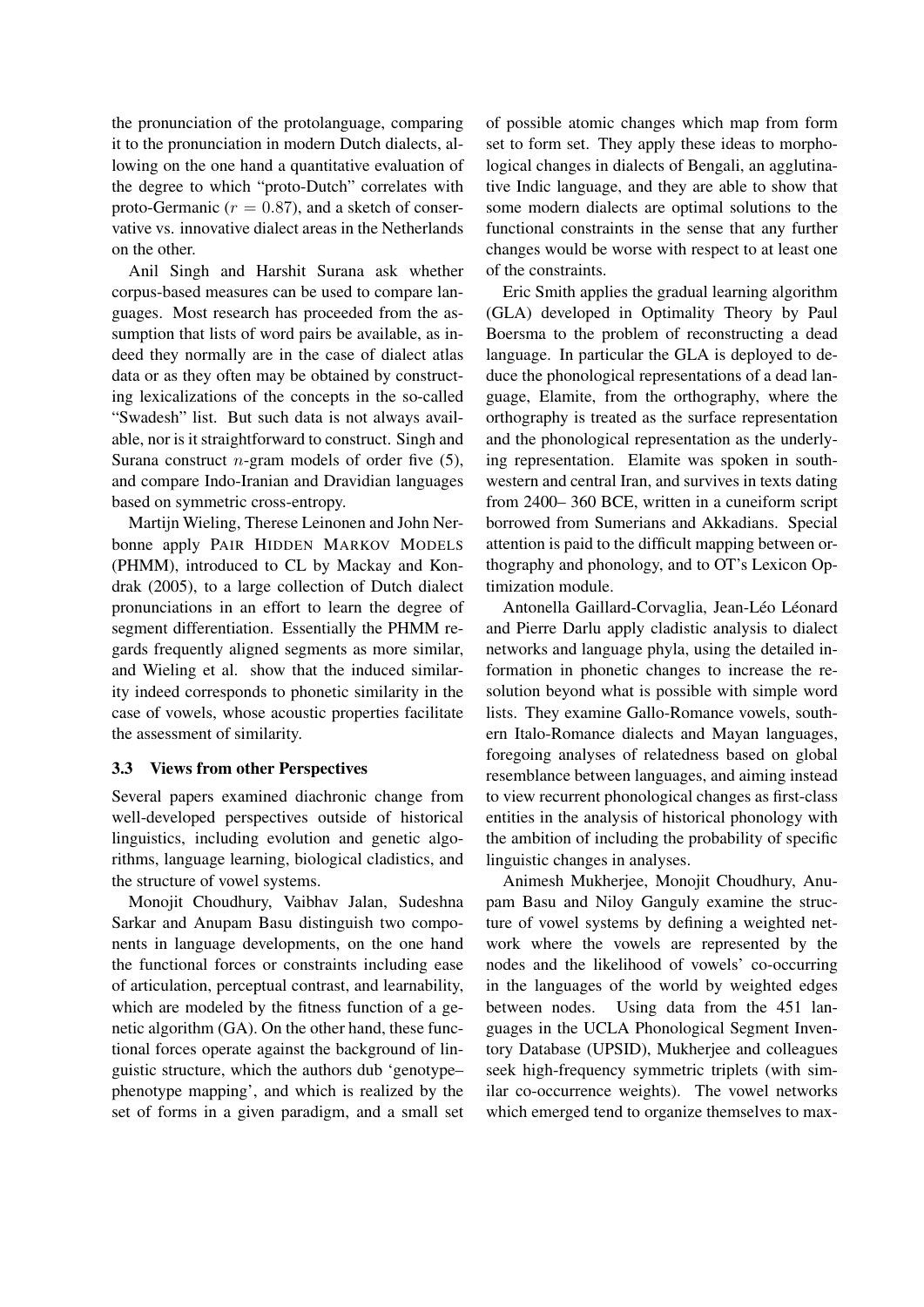imize contrast between the vowels when inventories are small, but they tend to grow by systematically applying the same contrasts (short vs long, oral vs nasal) across the board when they grow larger.

## 3.4 Methodology

Finally, there were three papers focusing on more general methodological issues, one on non-linearity, one on a direct manipulation interface to crosstabulation, and one on visualizing distance measures.

Hermann Moisl has worked a great deal with the Newcastle Electronic Corpus of Tyneside English (NECTE). NECTE is a corpus of dialect speech from Tyneside in North-East England which was collected in an effort to represent not only geographical, but also social variation in speech. In the contribution to this volume, Moisl addresses the problem of nonlinearity in data, using the distribution of variance in the frequency of phonemes in NECTE as an example. He suggests techniques for spotting nonlinearity as well as techniques for analyzing data which contains it.

Tyler Peterson and Gessiane Picanco experiment with cross tabulation as an aid to phonemic reconstruction. In particular they use PIVOT TA-BLES, which are cross tabulations supported by new database packages, and which allow direct manipulation, e.g., drag and drop methods of adding and removing new sets of data, including columns or rows. This makes it easier for the linguist to track e.g. phoneme correspondences and develop hypotheses about them. Tupí stock is a South American language family with about 60 members, mostly in Brazil, but also in Bolivia and Paraguay. Pivot tables were employed to examine this data, which resulted in a reconstruction a great deal like the only published reconstruction, but which nevertheless suggested new possibilities.

Thomas Pilz, Axel Philipsenburg and Wolfram Luther describe the development and use of an interface for visually evaluating distance measures. Using the problem of identifying intended modern spellings from manuscript spellings using various techniques, including edit distance, they note examples where the same distance measure performs well on one set of manuscripts but poorly on another. This motivates the need for easy evaluation of such

measures. The authors use multidimensional scaling plots, histograms and tables to expose different levels of overview and detail.

## 3.5 Other

Although this meeting of SIGMORPHON focused on contributions to historical phonology, there was also one paper on synchronic morphology.

Christian Monson, Alon Lavie, Jaime Carbonell and Lori Levin describe ParaMor, a system aimed at minimally supervised morphological analysis that uses inflectional paradigms as its key concept. ParaMor gathers sets of suffixes and stems that cooccur, collecting each set of suffixes into a potential inflectional paradigm. These candidate paradigms then need to be compared and filtered to obtain a minimal set of paradigms. Since there are many hundreds of languages for which paradigm discovery would be a very useful tool, ParaMor may be interesting to researchers involved in language documentation. This paper sketches the authors' approach to the problem and presents evidence for good performance in Spanish and German.

## 4 Prospects

As pleasing as it to hear of the progress reported on in this volume, it is clear that there is a great deal of interesting work ahead for those interested in computing and historical phonology. This is immediately clear if one compares the list of potential topics noted in Sections 1-2 with the paper topics actually covered, e.g. by skimming Section 3 or the table of contents. For example we did not receive submissions on the treatment of older documents, on recognizing spelling variants, or on dating historical changes.

In addition interesting topics may just now be rising above the implementation horizon, e.g. computational techniques which strive to mimic internal reconstruction (Hock and Joseph, 1996), or those which aim at characterizing general sound changes, or perspectives which attempt to tease apart historical, areal and typological effects (Nerbonne, 2007). In short, we are optimistic about interest in followup workshops!